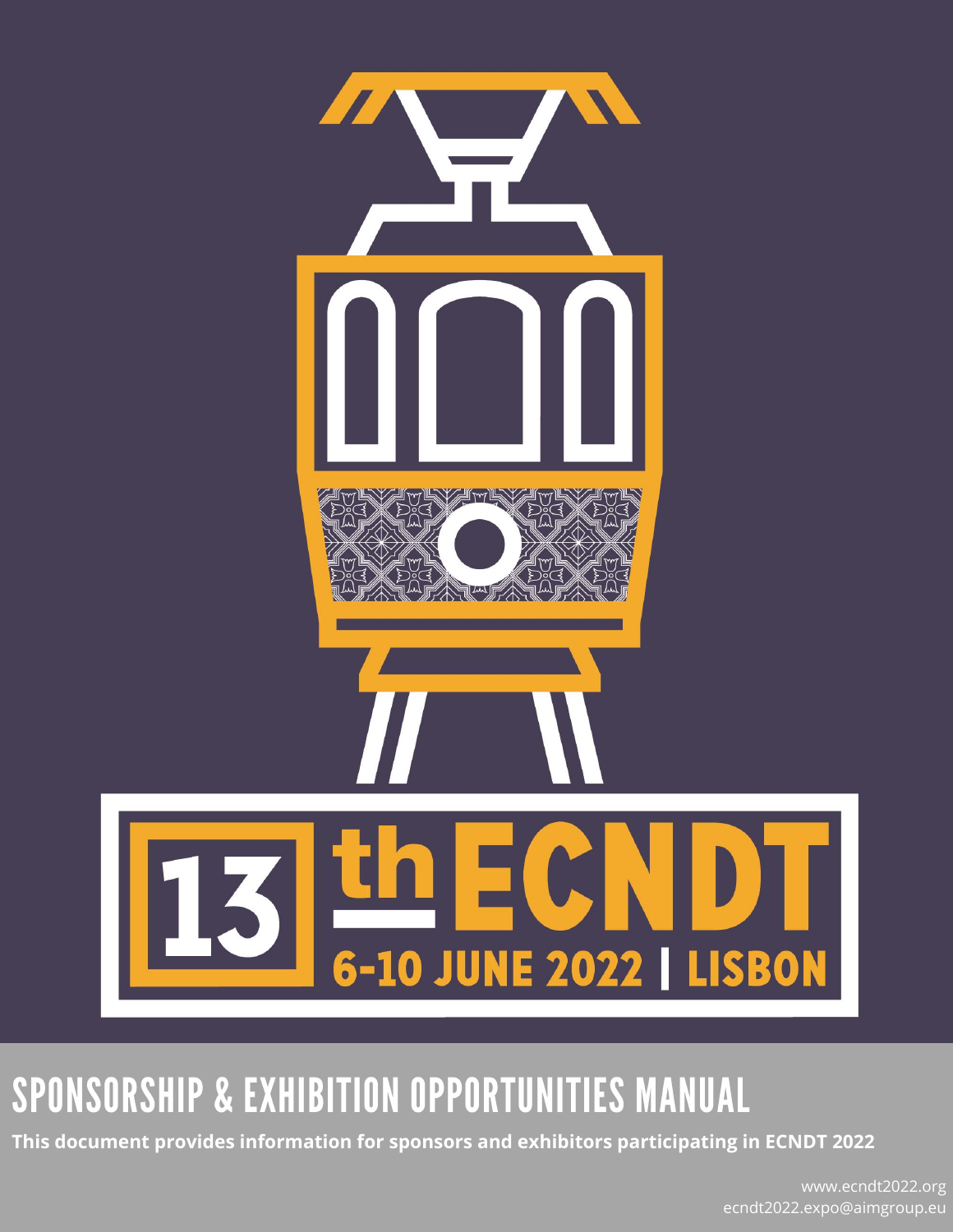# **INFORMATION FOR SPONSORS AND EXHIBITORS**

### **Contents**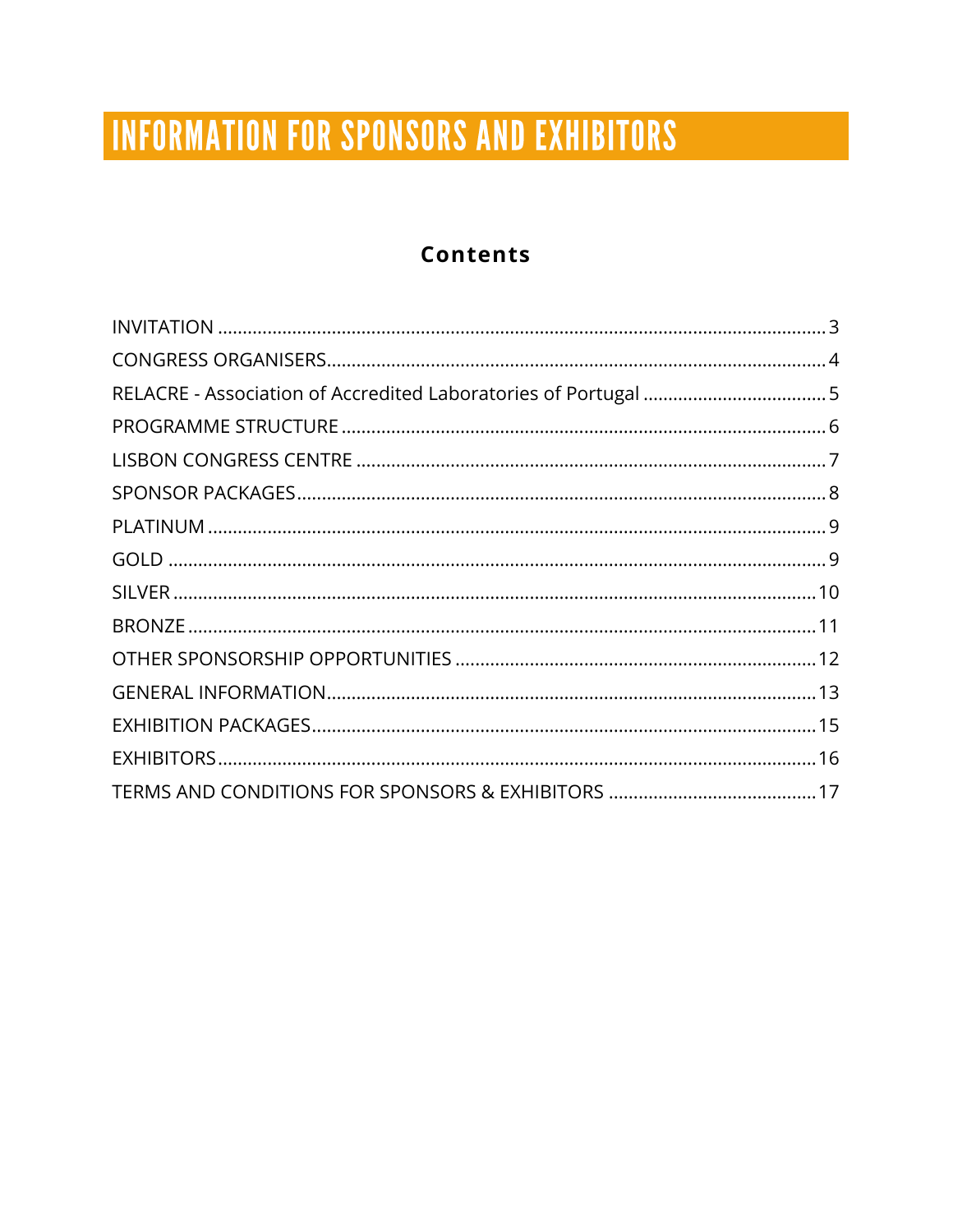# **INVITATION**

#### **Welcome to ECNDT 2022!**

#### **The 13th European Conference on Non-Destructive Testing**

**Lisbon, Portugal – 6-10 June 2022**

The Portuguese Society of NDT FSEND-RELACRE has the honor to host the European Conference of NDT to be held on  $6<sup>th</sup>$ -10<sup>th</sup> June 2022 in Lisbon, Portugal, being the biggest challenge of its short life as NDT Society.

This event has a high impact showing the importance of this sector of the economy, being the moment in which the community of NDT (Academia, Inspection Companies, Accredited Laboratories, Industry, Works of Art and Suppliers of Equipment) shows the diversity of its activity and competence to ensure safety. It is, also, the opportunity for networking and to get in touch with the state-of -art of research activities and equipment of the European and World NDT Community.

The testing, inspection, and certification (TIC) market is expected to increase from 160 thousand million EUR in 2018 to 205 thousand million EUR by 2023, at a CAGR (compound annual growth rate) of 5% between 2017 and 2023.

The venue will take place at the Congress Centre of Lisbon, a privileged area of the City, next to Tagus river and between downtown and the historical area of Belém.

The City of Lisbon has ancient traditions and a long History. An old legend tells the City was founded by the Greek hero Ulysses, and like Rome, its original settlement was surrounded by seven hills. Archaeological research found traces of Phoenician and Carthaginian civilizations since 1200 BC (Phoenicians called the City Alis Ubbo, meaning "delicious margin"). The Greek settlement was the major one, giving the name "Olisipo" to the city from which the present name derived, followed by the Roman settlement, who arrived in the year 218 BC and gave the City, the name of "Felicitas Julia Olisipo".

Since then, Lisbon became multicultural, distinguished by its peculiar cultural identity: the Tagus river, the Manueline architecture, born of the will of king Manuel I and the creative genius that lived in Portugal in the XVI Century, the era of the Portuguese Maritime Discoveries (Belém Tower, Jerónimos Monastery and the surprise of Sintra, land of Kings and Poets), the Downtown - Baixa Pombalina - (built after the great earthquake of 1755), the color and light of the City, the fado as the typical Lisbon song and many other things to discover.

Come to Lisbon to experience the magnificent hospitality of our people and visit every corner of the City!

*Bento Ottone Alves President of ECNDT 2022*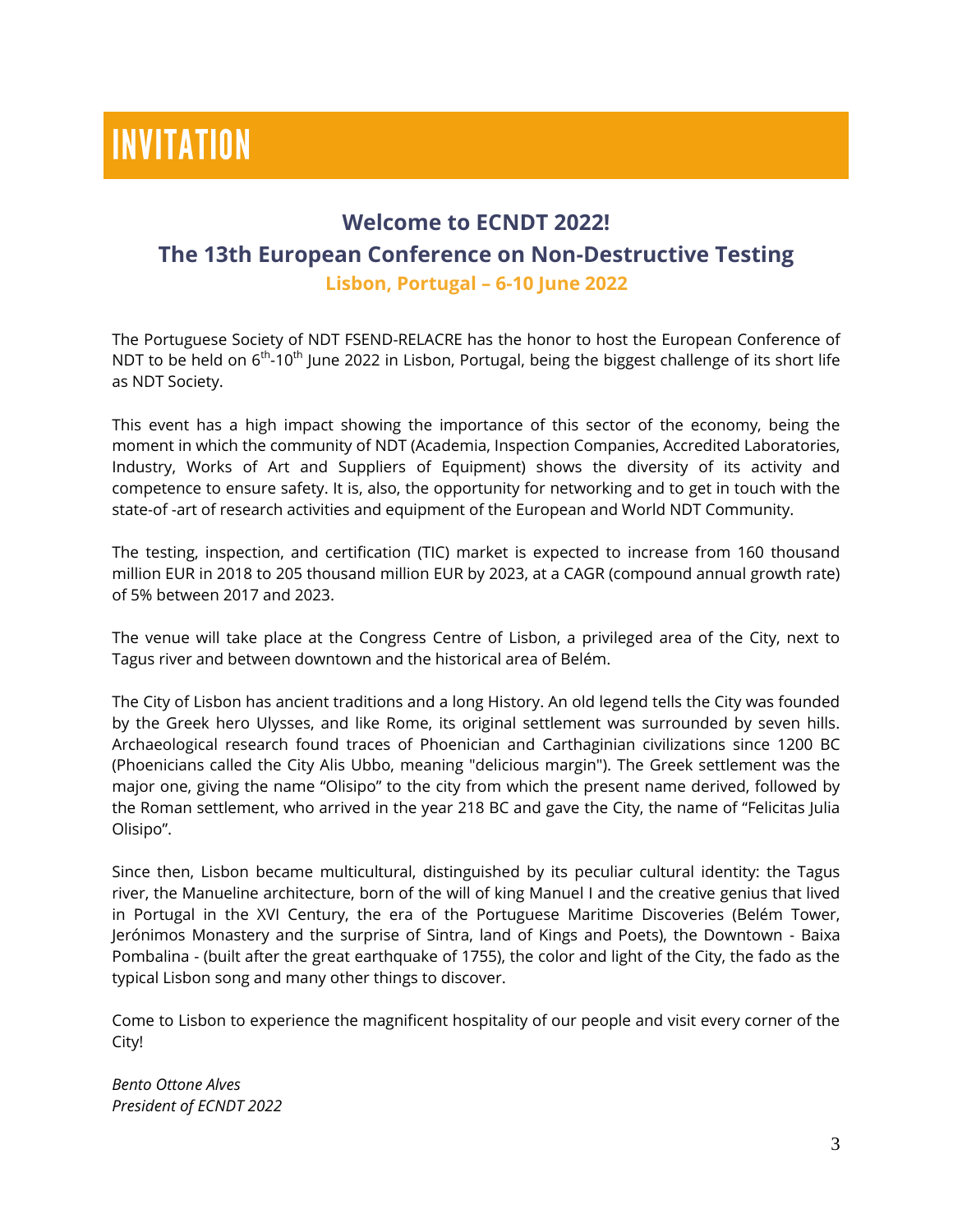### **CONGRESS ORGANISERS**

### **Congress Organising Committee**

Bento Alves (Chairperson) Álvaro Ribeiro Ana Duarte António Acácio Lima Cláudia Almeida José Roseiro Luís Vieira Gomes Pedro Capelinha Paulo Tenera

#### **Scientific Programme Committee**

Artur Lopes Ribeiro – Instituto Superior Técnico Helena Geirinhas Ramos – Instituto Superior Técnico Jaime Santos – FCT-Univ. Coimbra Mário Santos – FCT-UNL Miguel Machado – FCT-UNL Telmo Santos – FCT-UNL

For all communications related to Sponsorship & Exhibition please use the dedicated **ECNDT 2022** e-mail address of the Professional Congress Organiser – AIM Group International (Lisbon Office): **ecndt2022.expo@aimgroup.eu**

#### **Professional Congress Organiser:**



AIM Group International - LISBON OFFICE Avenida Conde de Valbom 6, 5th floor - 1050-068 Lisbon, Portugal Direct +351 213 24 50 62; Fax +351 213 24 50 50; T **[ecndt2022@aimgroup.eu](mailto:wcdt2020@aimgroup.eu) www.ECNDT2022.org**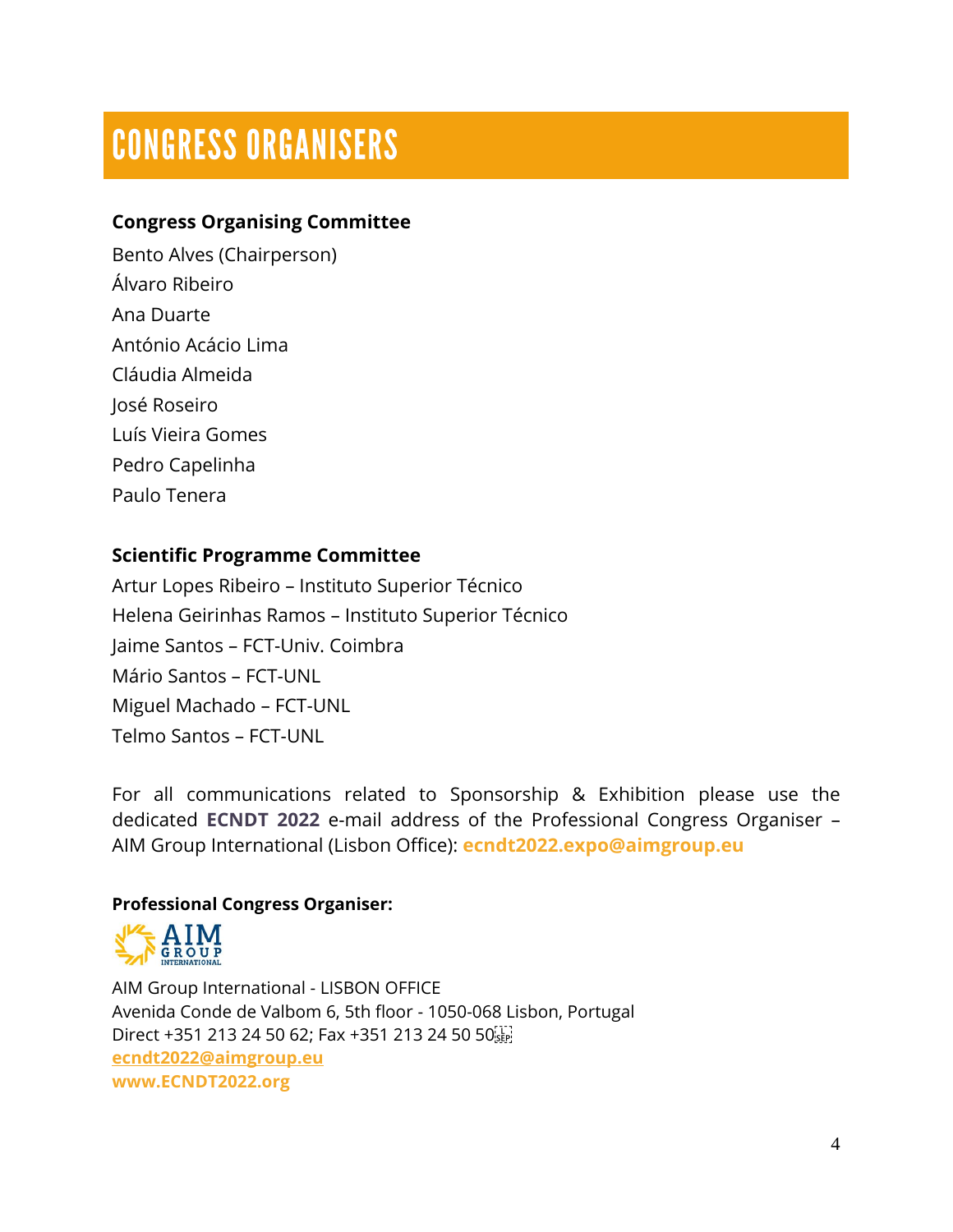### RELACRE - Association of Accredited Laboratories of Portugal

Portugal's accession to the European Economic Community, in 1986, refocused Portugal's economic interest in the European market. Their integration into a new context of free movement of products accompanied by the increasing harmonization supported by technical regulations and compliance requirements has underlined the importance of laboratories activity.

This new reality soon highlighted the need for the creation of an organization that would allow the laboratories to be brought together in a network, promoting dialogue for technical and economic strengthening, promoting their skills and competences and establishing conditions for their competitiveness in this demanding market.

This same purpose at European level was the origin of the creation of EUROLAB, which took place on April 27, 1990, with the participation of Portugal through the Portuguese Quality Institute [IPQ].

Since then, there has been a need to create an entity in the country capable of representing Portuguese laboratories at EUROLAB, and IPQ has promoted a Forum of public and private laboratories, accredited or interested in accreditation, to form an Association of Laboratories, whose deed took place on May 9, 1991, under the name of RELACRE - Association of Accredited Laboratories of Portugal, to which 21 entities with accredited laboratories joined.

Throughout its existence, RELACRE has guided its action towards fulfilling this important mission of supporting and representing the laboratory community, adjusting its field of action to the growing needs presented by the laboratories, aware of its role in society.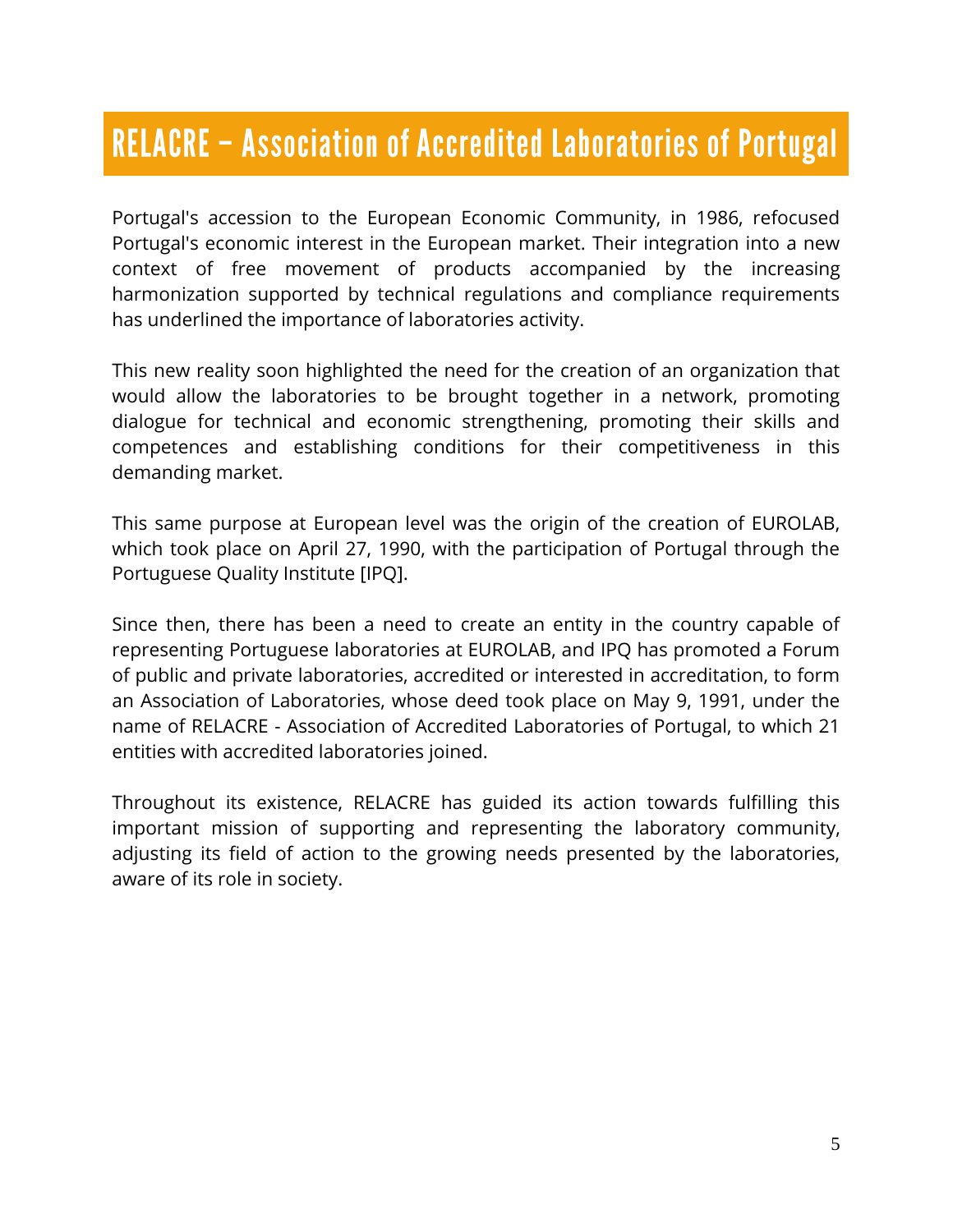# **PROGRAMME STRUCTURE**

| <b>ECNDT 2022 - PROGRAMME GRID</b> |  |  |  |
|------------------------------------|--|--|--|
| <b>SATURDAY, JUNE 4</b>            |  |  |  |
| Set up - Exhibition area           |  |  |  |
| <b>SUNDAY, JUNE 5</b>              |  |  |  |
| Set up - Exhibition area           |  |  |  |
| <b>MONDAY, JUNE 6</b>              |  |  |  |
| Set up + Congress                  |  |  |  |
| <b>TUESDAY, JUNE 7</b>             |  |  |  |
| Congress                           |  |  |  |
| <b>WEDNESDAY, JUNE 8</b>           |  |  |  |
| Congress                           |  |  |  |
| <b>THURSDAY, JUNE 9</b>            |  |  |  |
| Congress                           |  |  |  |
| <b>FRIDAY, JUNE 10</b>             |  |  |  |
| Congress + Dismantling             |  |  |  |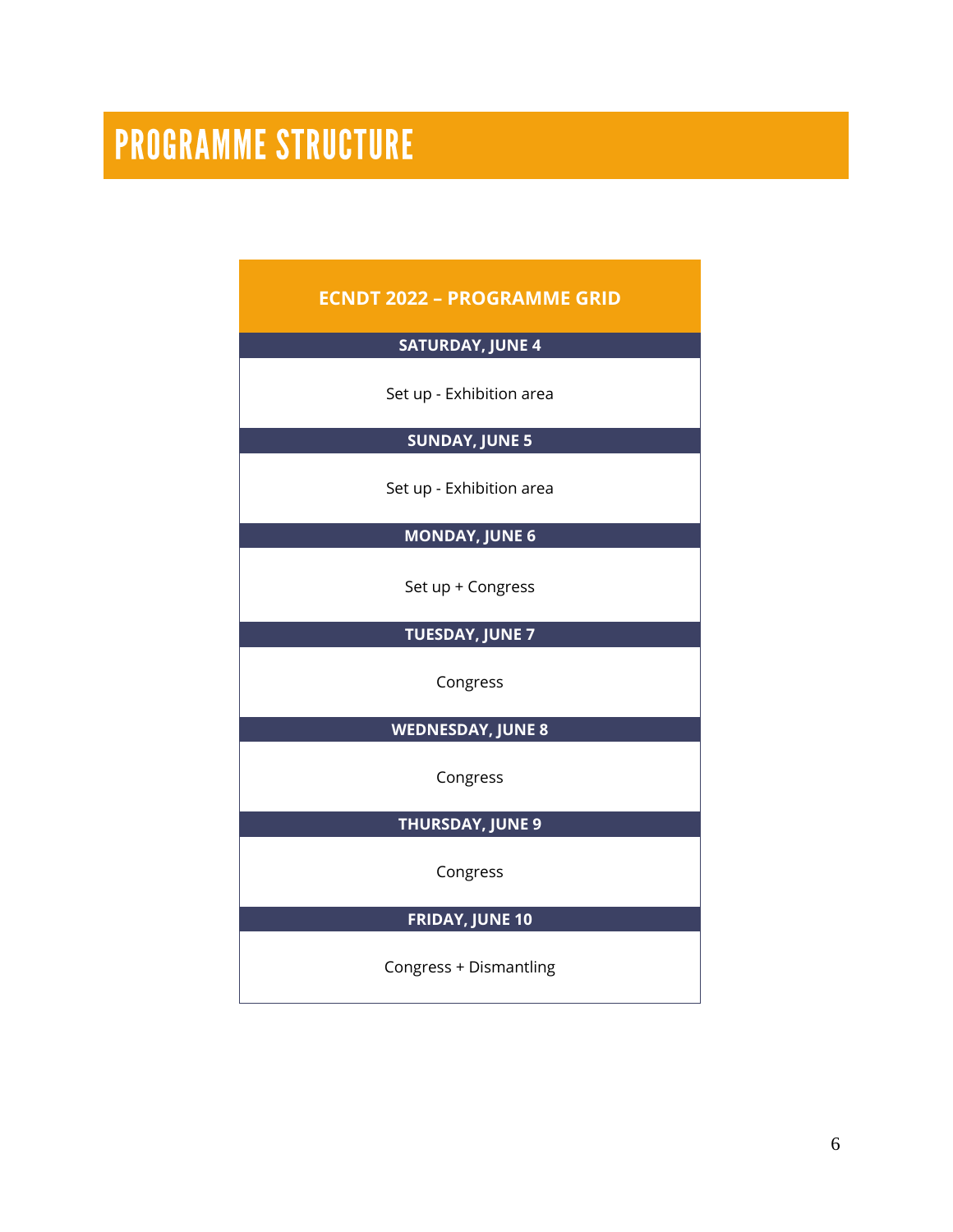# **LISBON CONGRESS CENTRE**

For information on the Lisbon Congress centre visit: **<https://lisbonvenues.pt/en/lisbon-congress-center/>**

### **Images of the venue, exhibition area and lecture halls**



**Exhibition areas**



**Lecture halls**



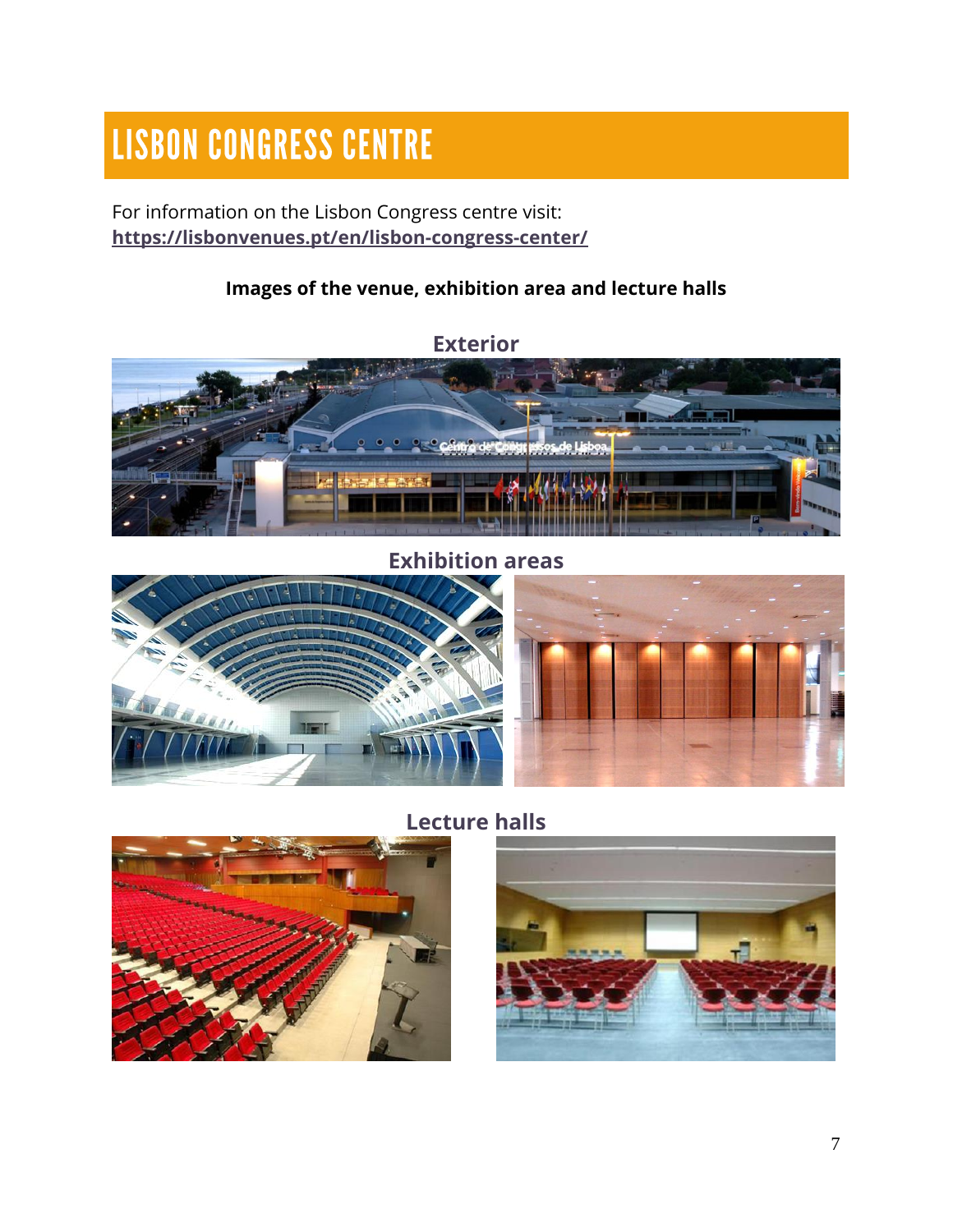#### **ECNDT 2022 has different levels of sponsorship – Platinum, Gold, Silver and Bronze**

There may be multiple sponsors at each level except for Platinum level (exclusive sponsor)

Sponsors who apply early will have the following important benefits and advantages on exhibition booth location:

- Higher level sponsors will have priority in location of exhibition booths, following confirmation of application form and payment.
- Applications within the same sponsoring level will be ranked in the order of receipt from the earliest to latest and payment;
- Later applications will be handled subject to availability of exhibition floor space.

It is important that ECNDT2022 receives applications as soon as possible in order to include sponsors in the promotional activities to delegates.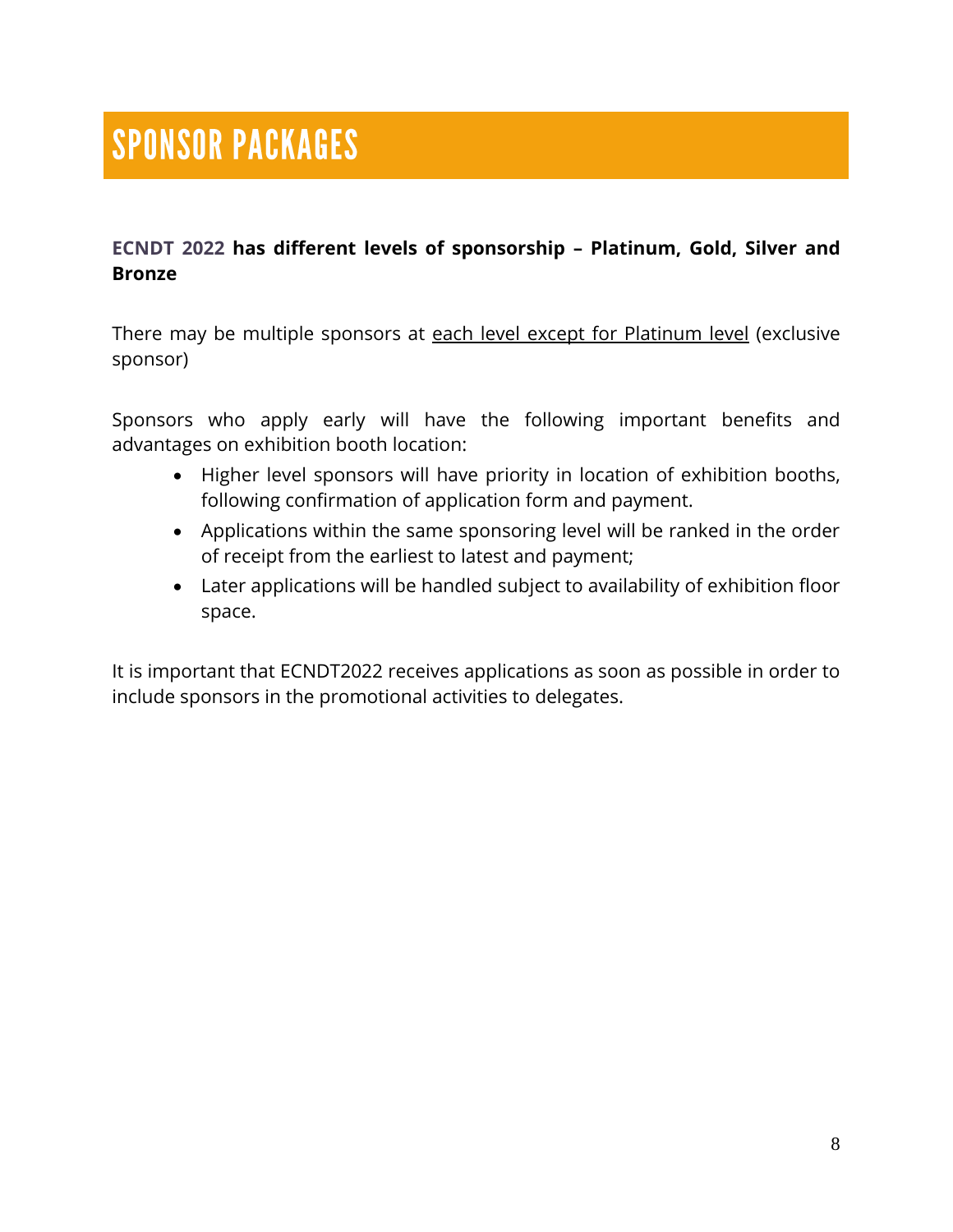### **PLATINUM**

### **€35 000**

### **BENEFITS**

#### Exclusive to one sponsor!

- Acknowledged as conference main sponsor.
- Meeting room for 3 days (max. 40 seats in theatre style).
- 50% discount on the exhibition space with priority choice of location.
- Company logo with link to company website on the conference website.
- Full page advertisement on the back cover  $(4<sup>th</sup> cover)$  in the final program.
- Listing of the sponsor's company name, logo and sponsorship in the final program.
- Bag insert one brochure (maximum 6 pages) per bag (subject to approval from the organizing committee). Production costs are not included.
- 4 Full Conference delegate registrations.
- 2 Exhibitor badges.
- 2 Gala Dinner tickets.

# GOLD

### **€25 000**

### **BENEFITS**

- 30% discount on the exhibition space. Second choice of location (if more than 1 gold sponsor priority given to the company when more than one gold sponsor 1st priority falls on first signed contract).
- Meeting room for 2 days (max. 30 seats in theatre style).
- Company logo with link to company website on the conference website.
- Full page advertisement in the Final program (artwork supplied by company).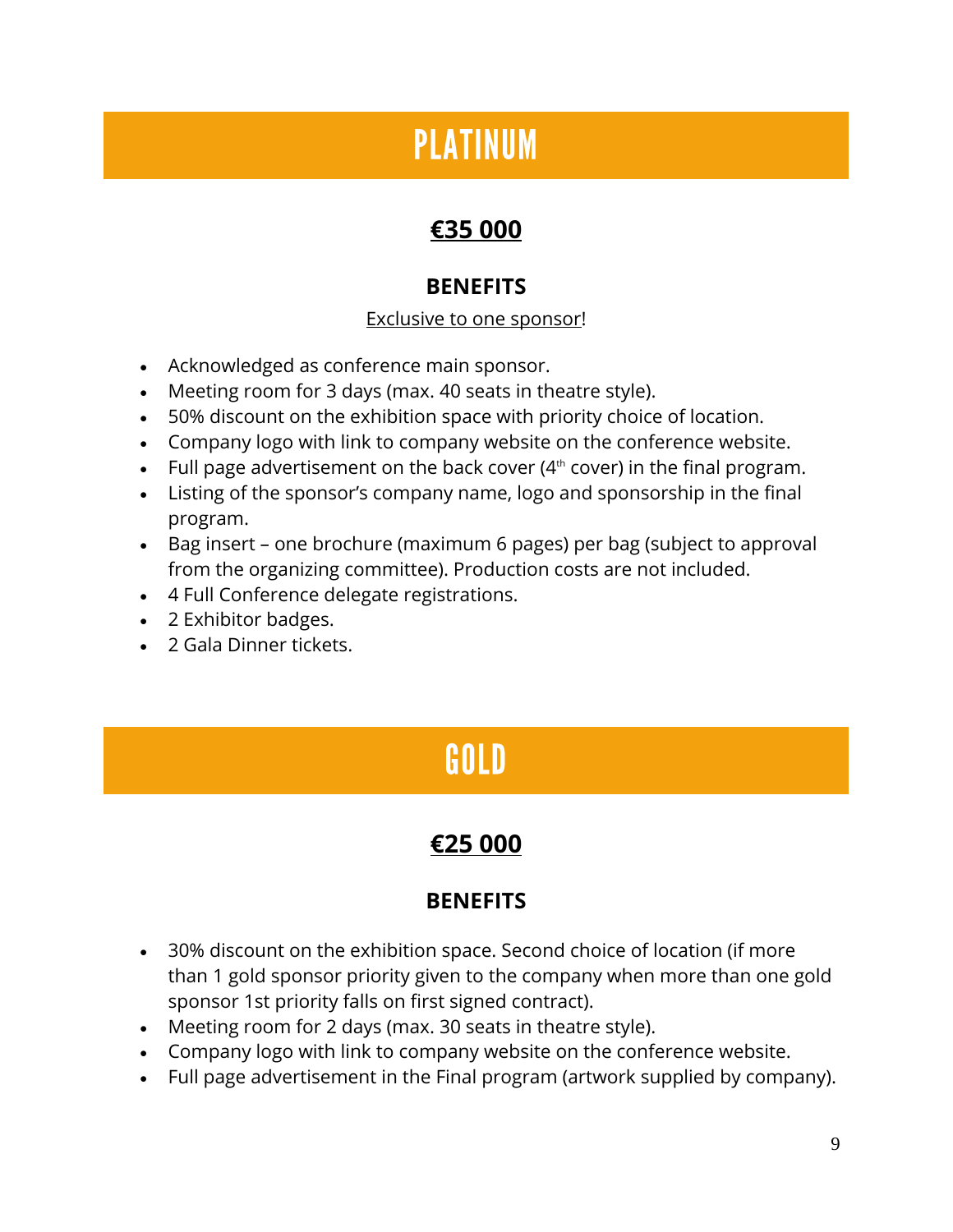- Listing of the sponsor's company name, logo and sponsorship in the final program.
- Bag insert one brochure (maximum 4 pages) per bag (subject to approval from the organizing committee). Production costs are not included.
- 3 Full Conference delegate registrations.
- 2 Exhibitor badges.
- 2 Gala Dinner tickets.

### **SILVER**

### **€15 000**

#### **BENEFITS**

- 20% discount on the exhibition space.
- Meeting room for 1 day (max. 20 seats theatre style).
- Company logo with link to company website on the conference website
- Half page advertisement in the Final program (artwork supplied by company).
- Listing of the sponsor's company name, logo and sponsorship in the final program.
- Bag insert one brochure (maximum 2 pages) per bag (subject to approval from the organizing committee). Production costs are not included.
- 2 Full Conference delegate registrations.
- 1 Exhibitor badge.
- 1 gala dinner ticket.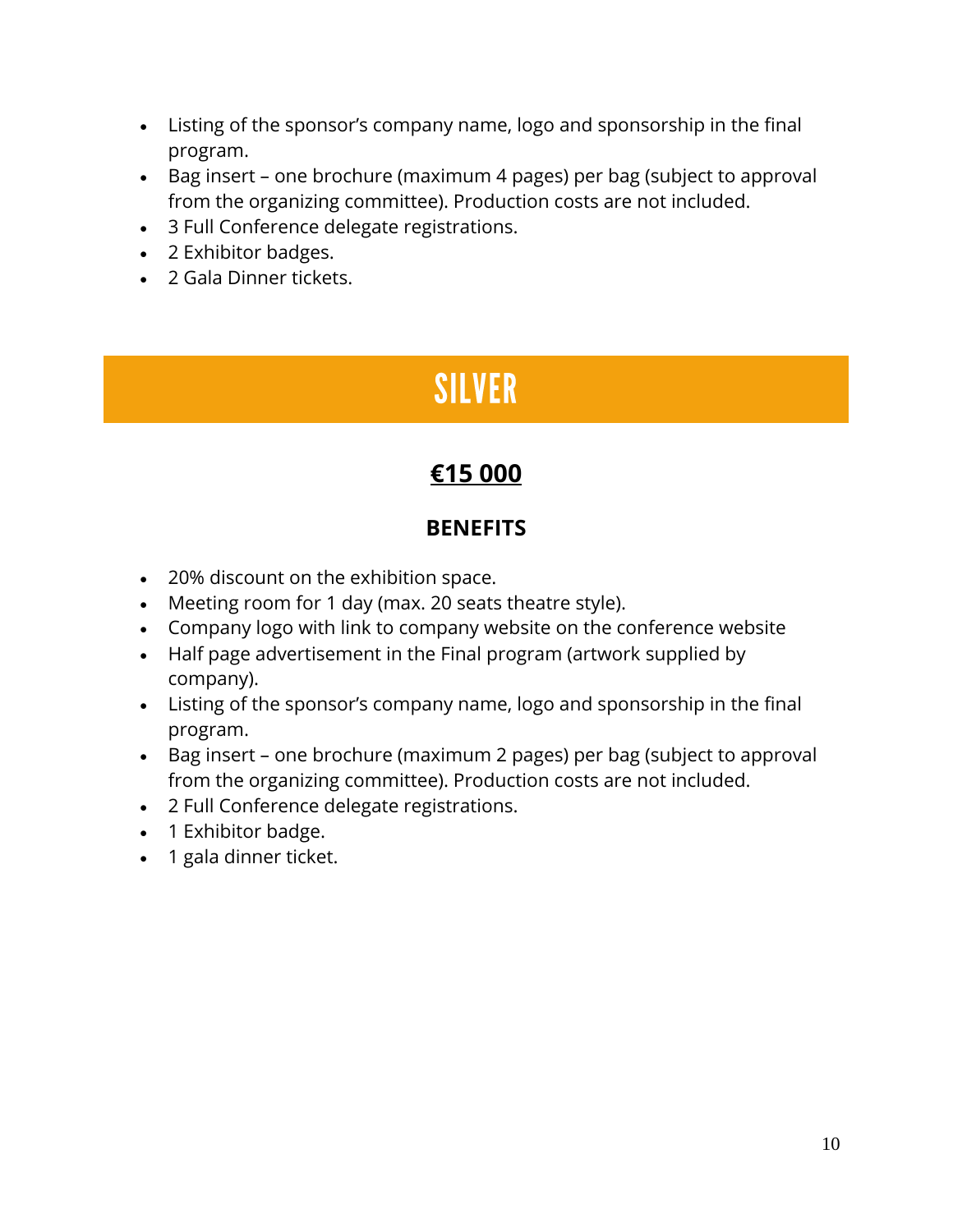### **BRONZE**

### **€5 000**

### **BENEFITS**

- 10% discount on the exhibition space.
- Company logo with link to company website on the conference website.
- Listing of the sponsor's company name, logo and sponsorship in the final Program.
- 1 full conference delegate registration.
- 1 Exhibitor badge.

\*All rates exclude local VAT (23%)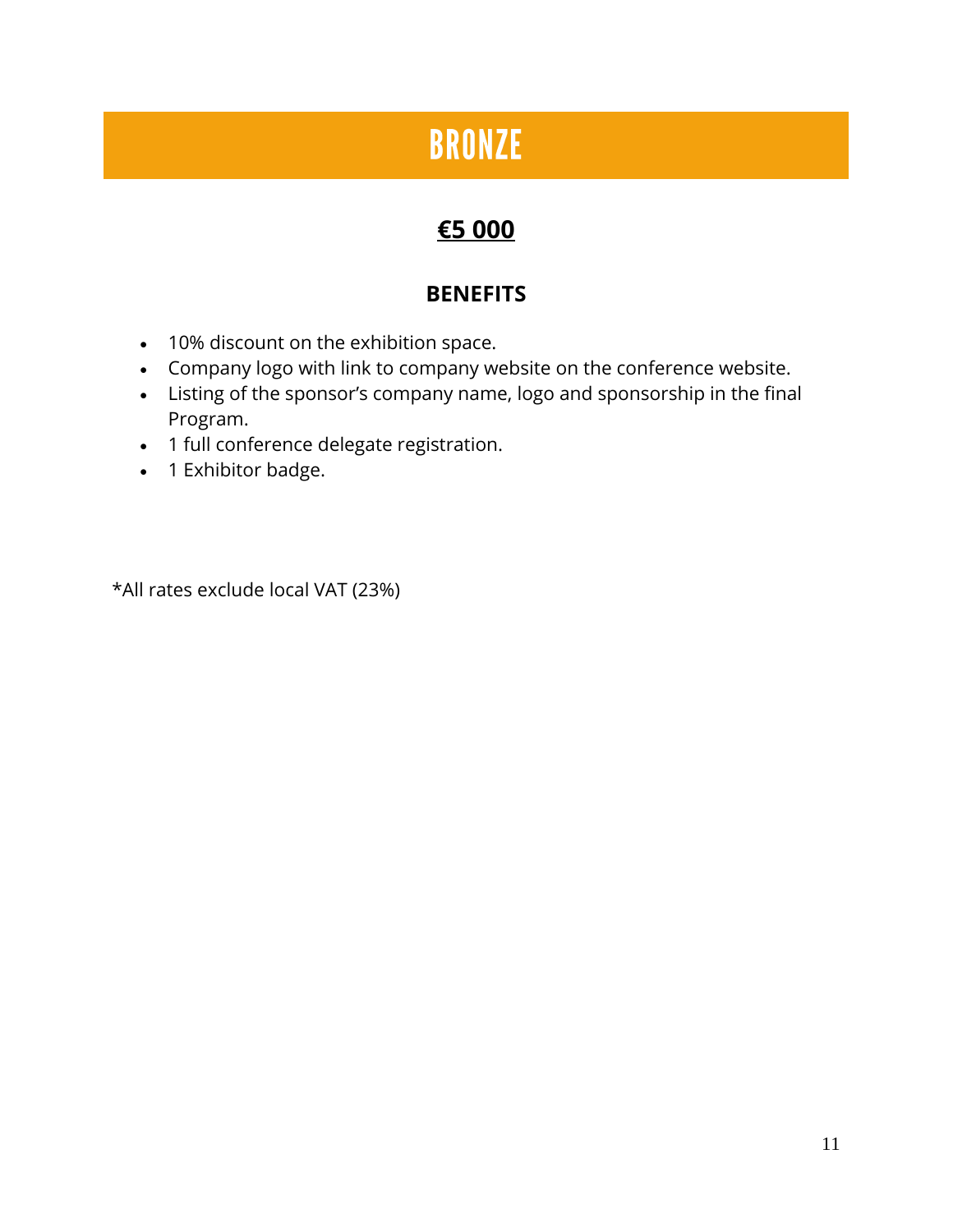# OTHER SPONSORSHIP OPPORTUNITIES

The sponsorship opportunities below will be available to sponsors and exhibitors for an additional fee, subject to availability. Where applicable, companies will bear production costs in addition to the sponsorship fee.

ECNDT2022 will be pleased to discuss alternative sponsor opportunities – please contact the Exhibition Team: **ecndt2022.expo@aimgroup.eu**

- **Badge Lanyards** (€ 10.000,00 production costs not included)
- **Conference Bags (**€ 12.000,00 production costs not included)
- **Lunch in Exhibition Area** (€ 8.500,00 logo printed in menus, per lunch)
- **Logo in website** (€ 1.000,00 with hyperlink to company's website)
- **Bag Insert**  $(E 3.000,00 \text{ max. } 4 \text{ pages})$
- **Advert in Final Programme:**
	- o 2nd cover (inside front cover) € 3.500,00
	- o 3rd cover (inside back cover) € 5.000,00
	- o Full Page € 2.500,00
	- o Half Page € 1.500,00
	- o Company Logo only € 600,00

\*All rates exclude local VAT (23%)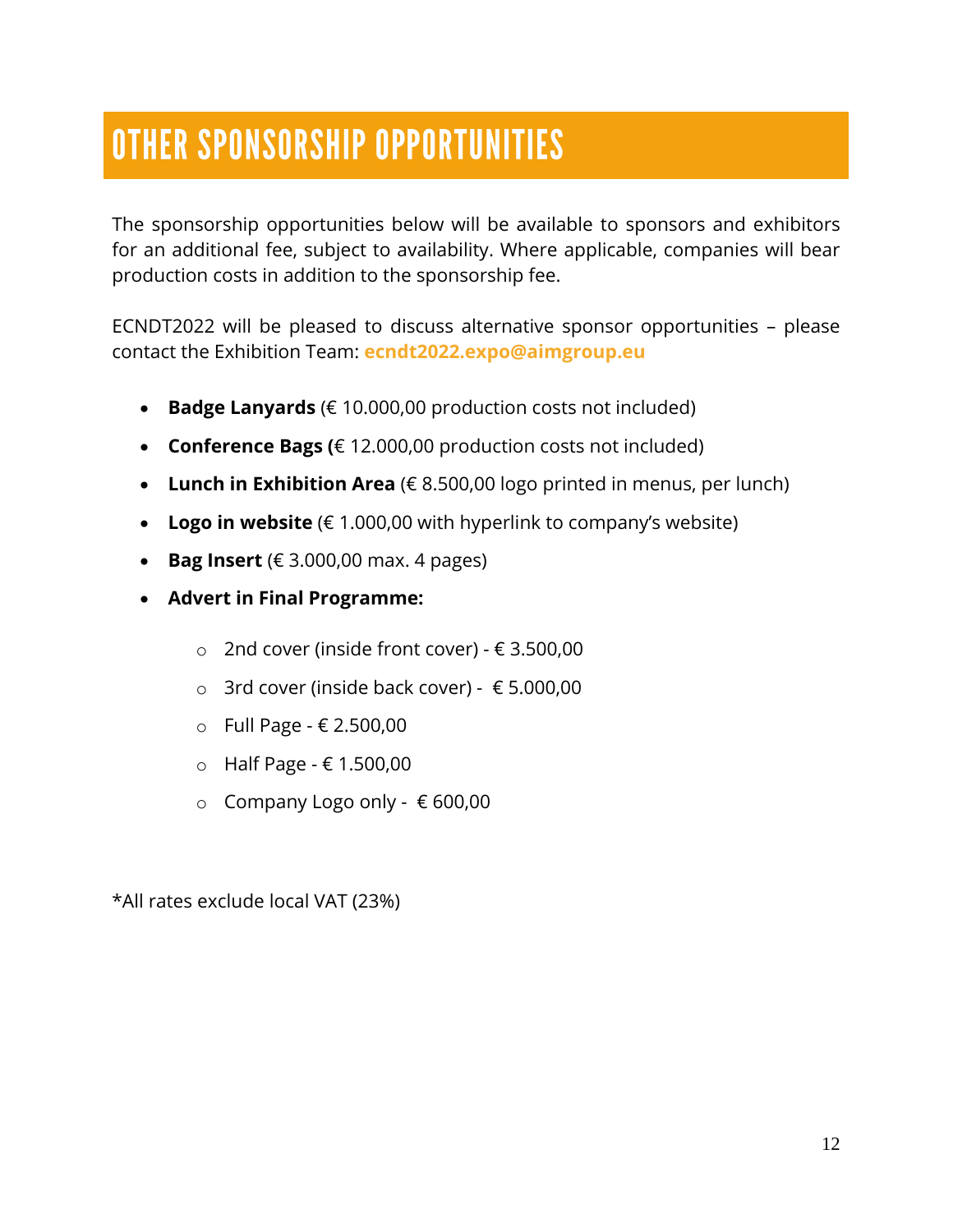# **GENERAL INFORMATION**

Access the **ECNDT2022.org** to apply!

**Applications for Sponsors and Exhibitors must be made Online using the SPONSORS & EXHIBITORS APPLICATION FORM available in the website at www.ecndt2022.org.**

Quick step online application procedure – all information is available at the ECNDT2022 website. For additional information or queries please contact the Exhibition Team [ecndt2022.expo@aimgroup.eu](mailto:ecndt2022.expo@aimgroup.eu)

#### **Simplified Online Application Procedure:**

Access the congress website Sponsors & Exhibitors menu

Choose your type of participation:

- o **I WANT TO BE A SPONSOR-EXHIBITOR OR EXHIBITOR ONLY**
- o **I WANT TO BE A SPONSOR ONLY**

#### Follow the instructions:

 **For Sponsors-Exhibitors & Exhibitors** – apply online for sponsorship and select your exhibition slot in one go:

Download and fill in the Sponsors & Exhibitors Application Form Apply online:

- $\triangleright$  mouse over the exhibition floorplan to see available stand slots
- $\triangleright$  select an available stand slot and click next
- $\triangleright$  fill in your company details and upload your application form
- $\triangleright$  submit your application
- $\triangleright$  retrieve your automatic submission email for future correspondence
- **For Sponsors Only** (no exhibition slot) apply online for your sponsorship:

Download and fill in the Sponsors & Exhibitors Application Form Apply online:

 $\triangleright$  fill in your company details and upload your application form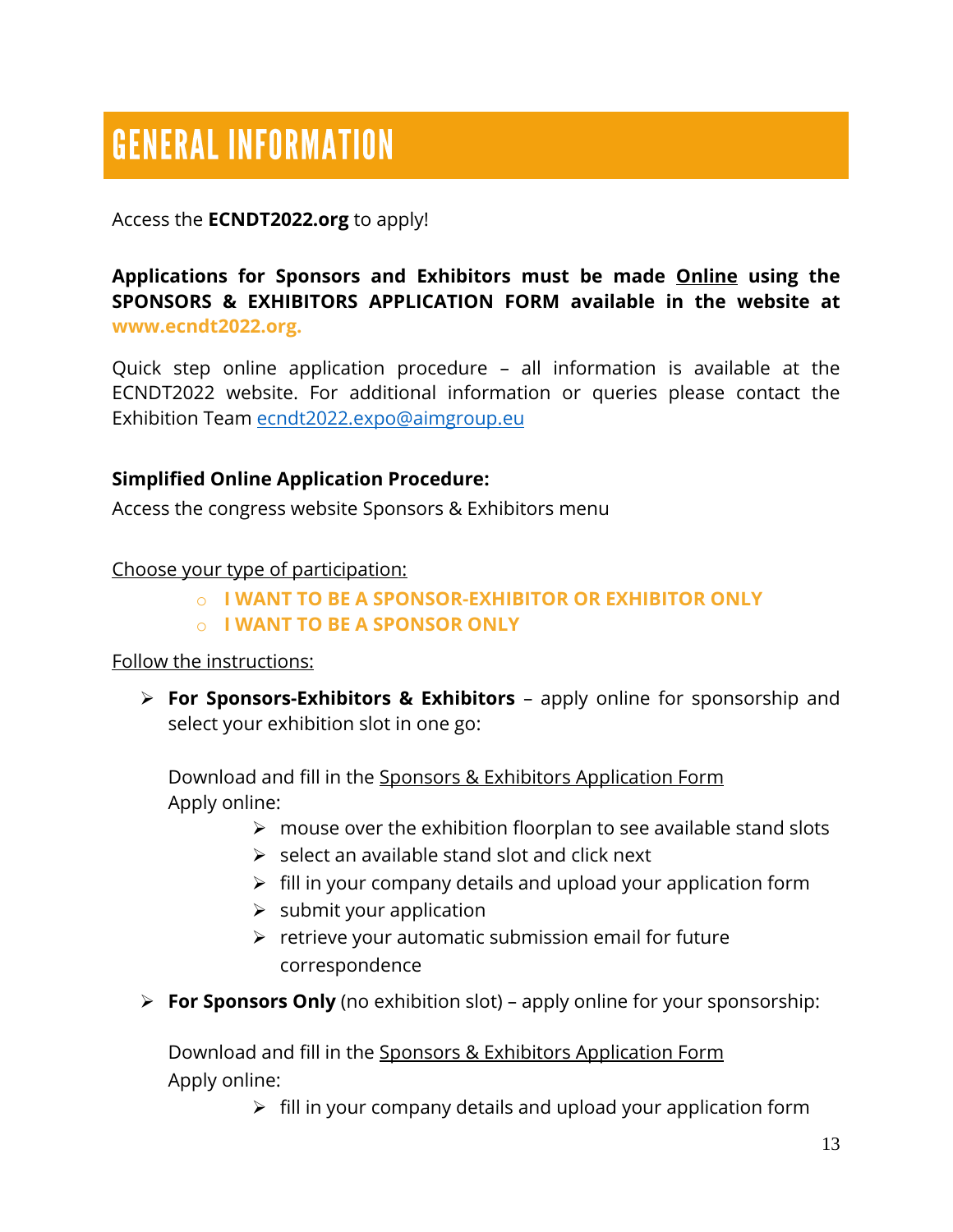- $\triangleright$  submit your application
- $\triangleright$  retrieve your automatic submission email for future correspondence

#### **Important Information:**

- The ECNDT2022 Exhibition Team will be in touch with you soon to finalise your submission request.
- Sponsorship and exhibition slots will be allocated on a first come first served basis (payment confirmation required)
- Platinum and Gold sponsors have priority on choice of location
- **Limited spaces available**
- For any additional information and/or queries please contact the Exhibition Team [ecndt2022.expo@aimgroup.eu](mailto:ecndt2022.expo@aimgroup.eu)

Once submitted your Application Form this agreement will remain in full force and effect in case of merger or acquisition of the contracting company.

Companies are not permitted to organize events in Lisbon during the period extending from 3 days before the official start of the conference (Sunday 5<sup>th</sup> June 2022) until and including the last day of the week in which the conference is held (Friday  $10<sup>th</sup>$  June 2022). Unofficial sponsor sessions and other external meetings are not permitted.

#### **Payment Policy:**

All payments must be made in EUROS and added local VAT (23%) where applicable.

An invoice will be issued upon receipt of the completed Application Form with the following payment conditions:

40% - with confirmation 40% - by  $1^{st}$  June 2021 20% - by 31 $\mathrm{st}$  January 2022

#### **Cancellation Policy:**

Cancellations and changes to your original booking must be made in writing to **ecndt2022.expo@aimgroup.eu**

#### **Cancellation Fees:**

**Until 31st January 2022 -** 50% refund (less €60,00 administrative fee) **From 1st February 2022** – 100% of cancellation fee will be applied.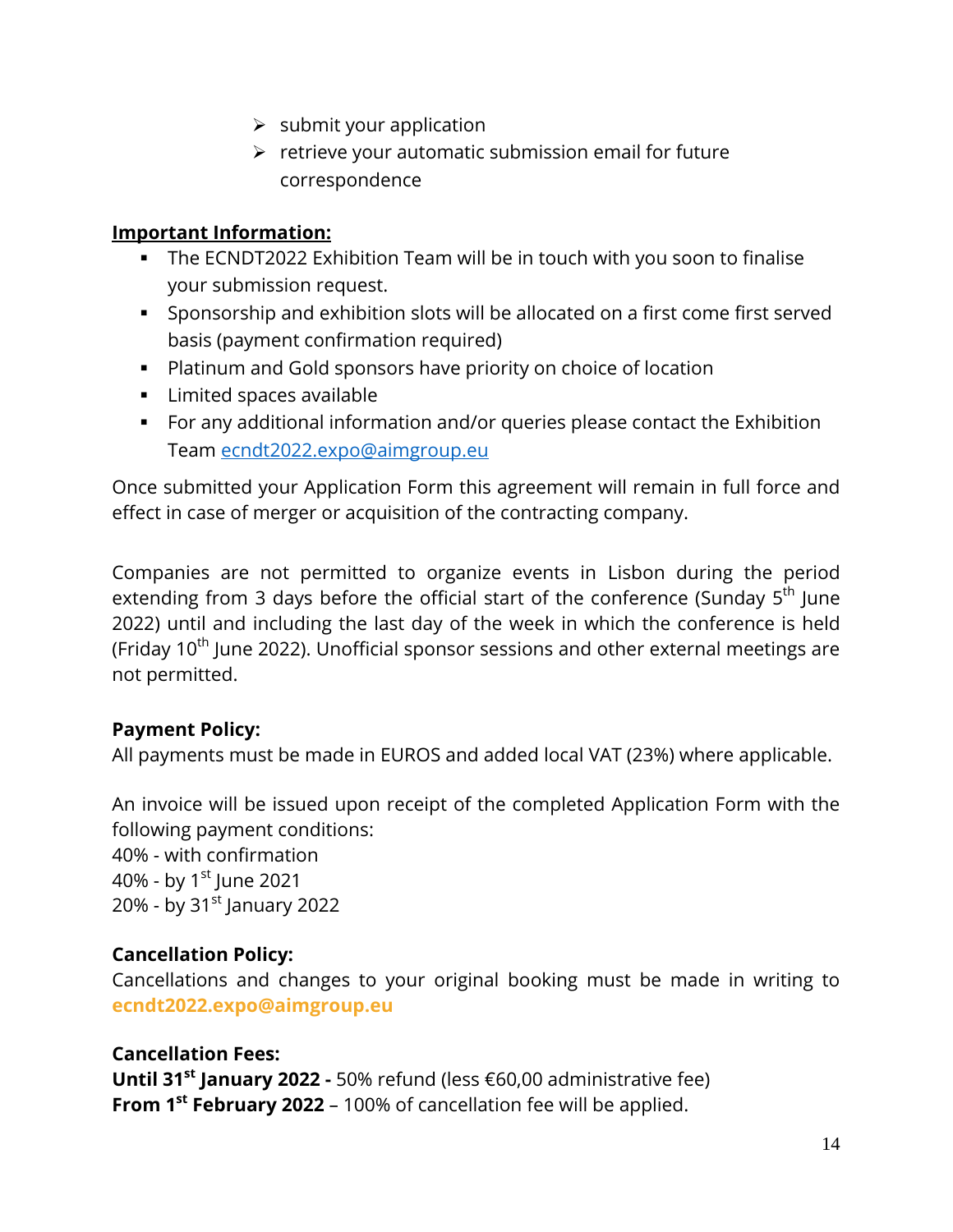# **EXHIBITION PACKAGES**

#### **EXHIBITION SLOT – RAW SPACE**

| <b>Raw Space</b><br>with minimum 6 sqm<br>(3x2m) | <b>Regular Fee</b><br><b>Until 29th Feb. 2022</b> | <b>Late Fee</b><br><b>From 1st March 2022</b> |
|--------------------------------------------------|---------------------------------------------------|-----------------------------------------------|
| <b>SOM</b>                                       | €480,00/sqm                                       | € 600,00/ sqm                                 |

Exhibition Slot – Raw Space Package includes:

- 1 Exhibitor Badge
- Company listing in the final programme

Space **does not** include electrical connection, consumption or other materials.

#### **EXHIBITION SLOT – SHELL SCHEME**

| <b>Shell Scheme</b> | <b>Regular Fee</b><br><b>Until 29th Feb. 2022</b> | <b>Late Fee</b><br><b>From 1st March 2022</b> |
|---------------------|---------------------------------------------------|-----------------------------------------------|
| $6$ sqm $(3x2m)$    | € 3.800,00                                        | €4.600,00                                     |
| $9$ sqm $(3x3m)$    | € 5.700,00                                        | € 6.900,00                                    |

Shell Scheme Package include:

- 1 Exhibitor Badge
- Company listing in the final programme

#### Structure:

- Aluminium frame construction, White walls panels.
- Flameproof Carpeting
- 2 spotlights
- 1 triple socket (Power is not included)
- 1 double sided fascia with company name (max 20 letters)
- 1 round table & 2 chairs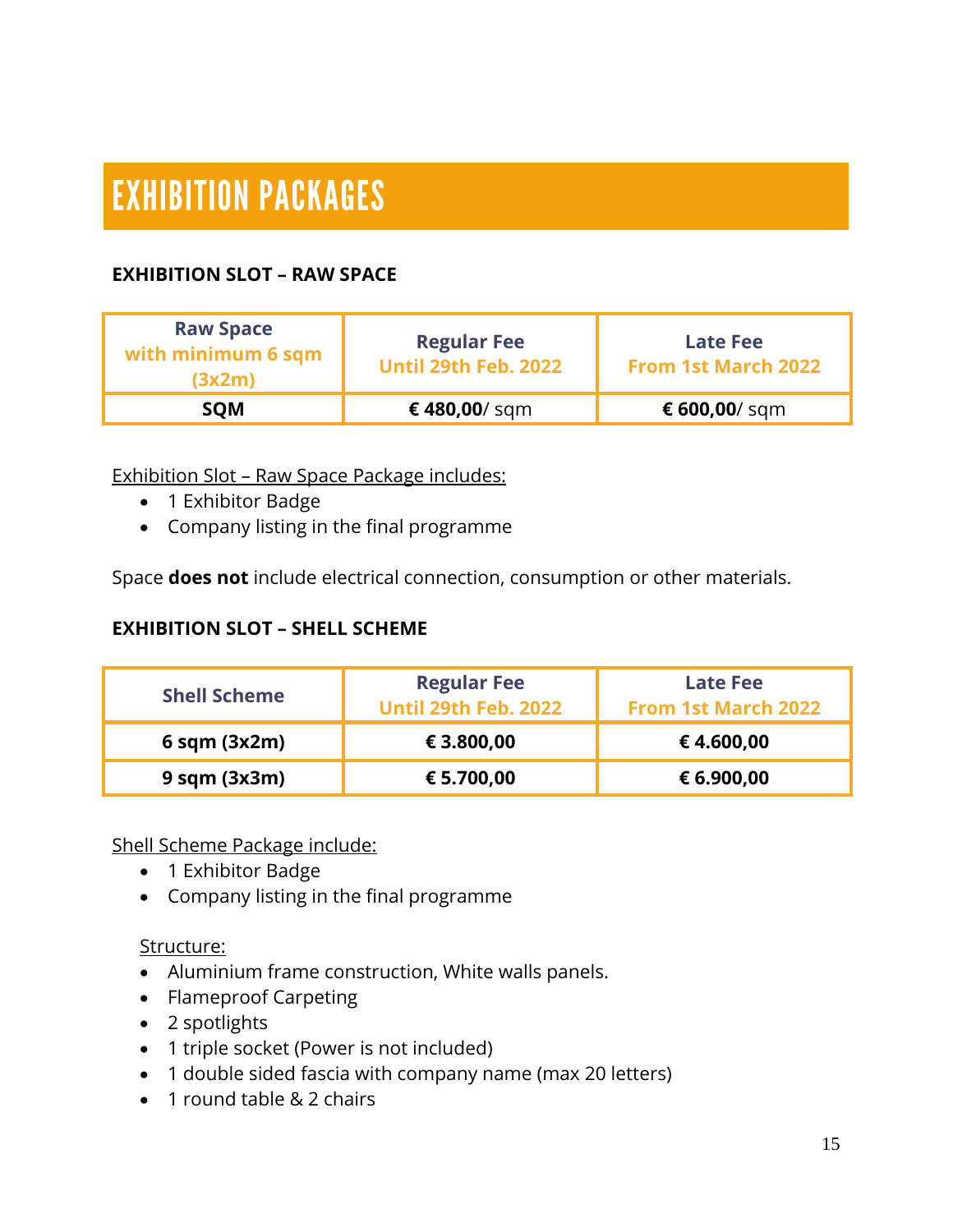• 1 waste bin

\*All rates exclude local VAT (23%)

### **EXHIBITORS**

**Interactive exhibition floorplan available at** [https://ecndt2022.org/sponsors](https://ecndt2022.org/sponsors-exhibitors/exhibition-hall-floorplan/)[exhibitors/exhibition-hall-floorplan/](https://ecndt2022.org/sponsors-exhibitors/exhibition-hall-floorplan/)

**All sponsorship and exhibition related requests and services must be made exclusively to the Organising Secretariat via Exhibition Manual available online from 1st June 2021.**

#### **Cancellation Policy:**

Cancellations and changes to your original booking must be made in writing to **ecndt2022.expo@aimgroup.eu**

#### **Cancellation Fees:**

**Until 31st January 2022 -** 50% refund (less €60,00 administrative fee) **From 1st February 2022** – 100% of cancellation fee will be applied.

#### **Payment Policy:**

All payments must be made in EUROS and added local VAT (23%) where applicable. An invoice will be issued upon receipt of the completed Application Form with the following payment conditions:

40% - with confirmation 40% - by  $1^{st}$  June 2021 20% - by 31 $\mathrm{st}$  January 2022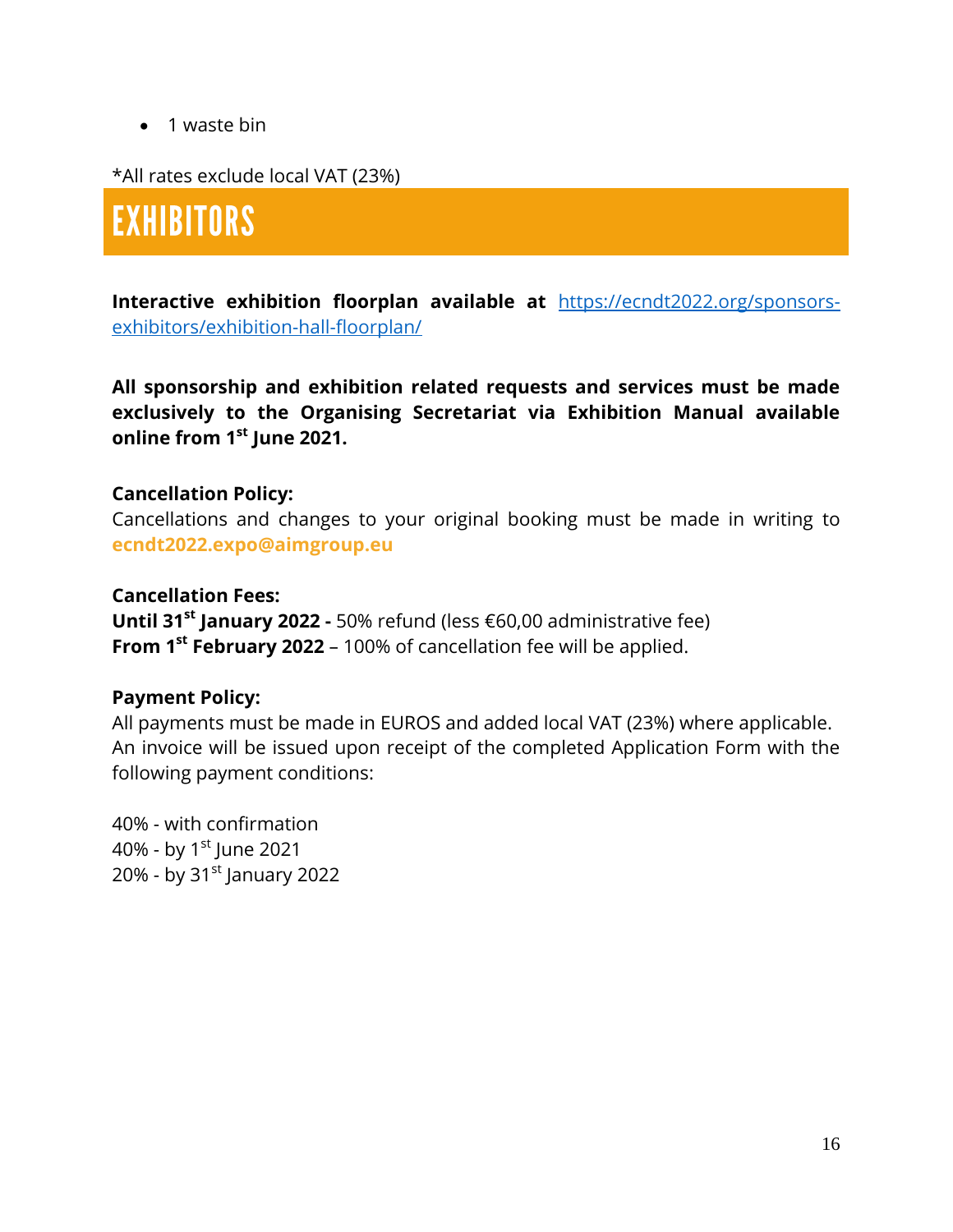# **TERMS AND CONDITIONS FOR SPONSORS & EXHIBITORS**

#### **1. Application for Sponsors and Exhibitors**

In order to be considered as a Sponsor and/or an Exhibitor, an online application form must be completed and signed by a legally competent individual, and uploaded on the ECNDT2022 website before any relevant deadlines. However, submitting your Application Form does not constitute a formal agreement that the Sponsor/Exhibitor will be accepted. Contractual Conditions are constituted only after ECNDT2022 has sent written confirmation of acceptance to the Sponsor/ Exhibitor. In case of acceptance, Sponsors/Exhibitors will be bound by the Terms and Conditions for Sponsors & Exhibitors.

ECNDT2022 reserves the right to refuse any application to sponsor/exhibit without giving cause. Exhibition space is allotted according to the terms and conditions as listed in the Information for Sponsors & Exhibitors. ECNDT2022 may exclude any company that violates the directives of the congress from the exhibition. Such companies are liable for the entire payment, and for all incidental expenses including any value added tax. All oral agreements, special permissions and special arrangements are valid only upon receipt of written confirmation.

#### **2. Obligations and Rights of the Exhibitor**

Exhibition booths may only be used for exhibiting and advertising the Exhibitor's own products, materials or services. Advertising materials may be distributed only within the confines of the booth. Any promotion outside the respective exhibition space is forbidden (such as distributing flyers etc.). The partial or complete subleasing or otherwise relinquishing of a booth to a third party, as well as private agreements for switching booths or floor space between two exhibitors is prohibited. ECNDT2022 reserves the right to enter any booth at any time. Booths need to be occupied during exhibition hours. The exhibition halls are to be used only during regular opening hours. It is strictly forbidden for companies, which are not exhibitors, to advertise in any way in the exhibition hall or in the entrances to the exhibition hall.

#### **3. Obligations and Rights of the ECNDT 2022**

ECNDT2022 reserves the right to revise the time and location of the exhibition or to shorten the duration of the exhibition. Any change regarding the time and duration of the exhibition does not entitle the sponsor/exhibitor to cancel the contract nor to request a fee reduction or to put forward a claim for damages incurred by these changes.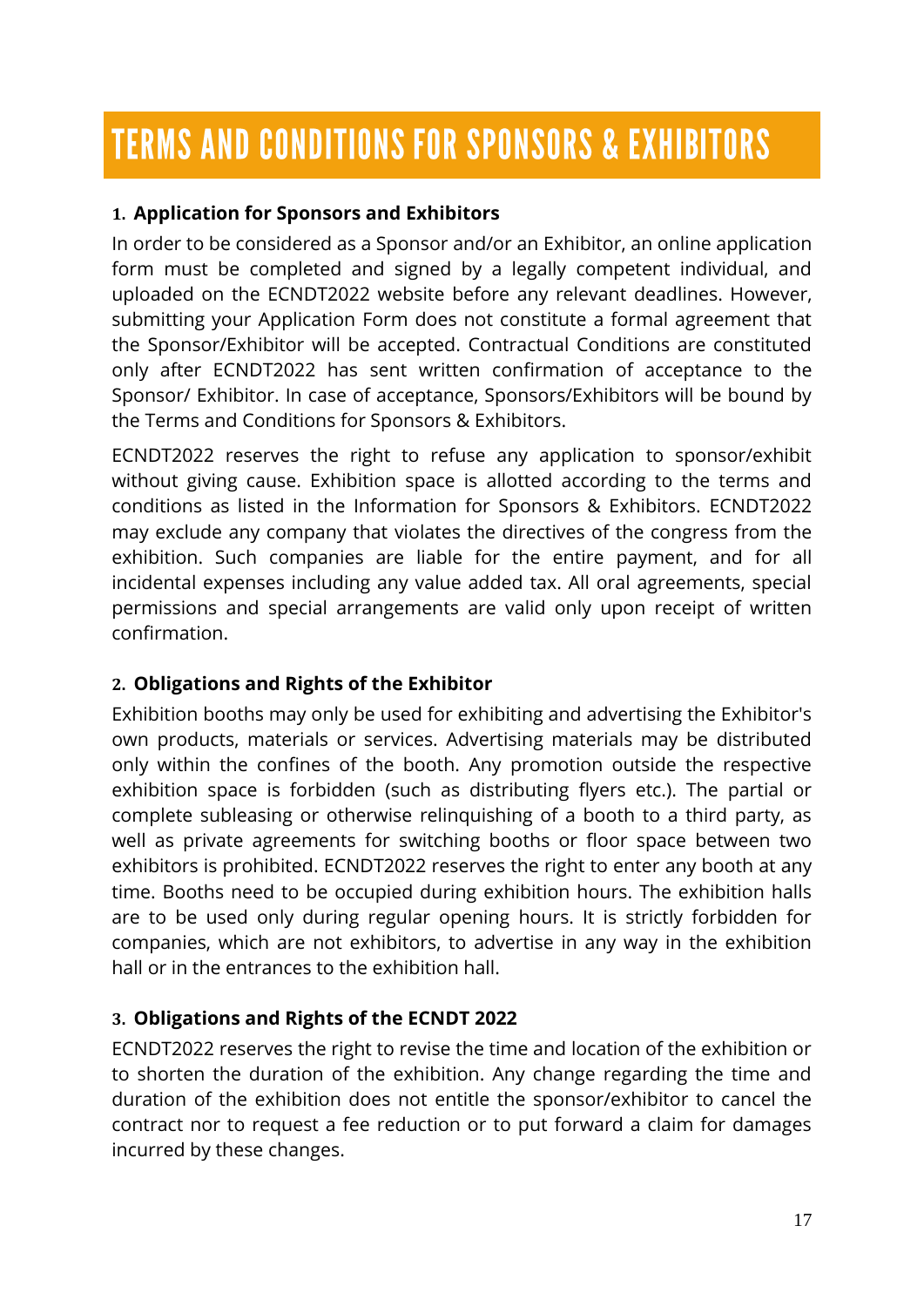#### **4. Liability Insurance**

The Organiser provides third party insurance at the Congress site. Equipment and all related display materials installed by Exhibitors are not insured by ECNDT2022 or Congress Centre and they will under no circumstances be liable for any loss, damage or destruction caused to equipment, goods or property belonging to exhibitors. The Exhibitor agrees to be responsible for their property and personnel, and for the property and personnel of any third party who may visit their space to be covered by full and comprehensive insurance, The COC is not liable for any injuries to the personnel of sponsors/exhibitors attending the meeting.

#### **5. Set-up of exhibition booths**

To ensure the smooth running of the congress, Sponsors/Exhibitors must obey all directives and instructions of ECNDT2022 and congress venue staff regarding the use of booths, their decoration, the use of self-designed and self-constructed booths, and the fitting and furnishings of the booths. Before setting up their booths *I* displays / installations, Exhibitors must first contact ECNDT2022 (**ecndt2022.expo@aimgroup.eu**), and reconfirm placement of the booth as well as inform themselves of any special regulations relating to their booth. For any variation from this norm, specific permission must be obtained in advance from the Professional Congress Organiser (**ecndt2022.expo@aimgroup.eu**). Written permission also needs to be obtained for any changes in the size or structure of the floor space, or for any changes to any additional rented objects/facilities.

Booths must be set up and completed during the timeframe designated. An Exhibitor or advertising company contracted by the Exhibitor who wishes to set up a booth or exhibit of their own design and construction must first submit sketches and plans with a statement of colour schemes of such a booth or exhibit to ECNDT2022. ECNDT2022 reserves the right to demand changes in such booths or exhibits should safety regulations, technical requirements, or the responsibility of preserving or obtaining the best possible overall image for the exhibition, as judged by ECNDT2022 and congress venue, so require. The side and back walls of all stands should be finished on the outside as well as the inside. Exhibitors must avoid obstructing the view of or access to neighbouring booths. Special care must be taken to avoid the use of lights or spotlights that may annoy visitors or neighbouring booths. Should an Exhibitor not follow the directives of ECNDT2022 or not carry out such directives within a reasonable time, the PCO reserves the right to take the necessary steps at the cost of the Exhibitor. ECNDT2022 reserves the right to close or obstruct unused entrances or exits to the exhibition rooms and the right to direct the Exhibitor to another space in the exhibition hall if necessary even if this directive conflicts with previous written agreements. ECNDT2022 also reserves the right to rent floor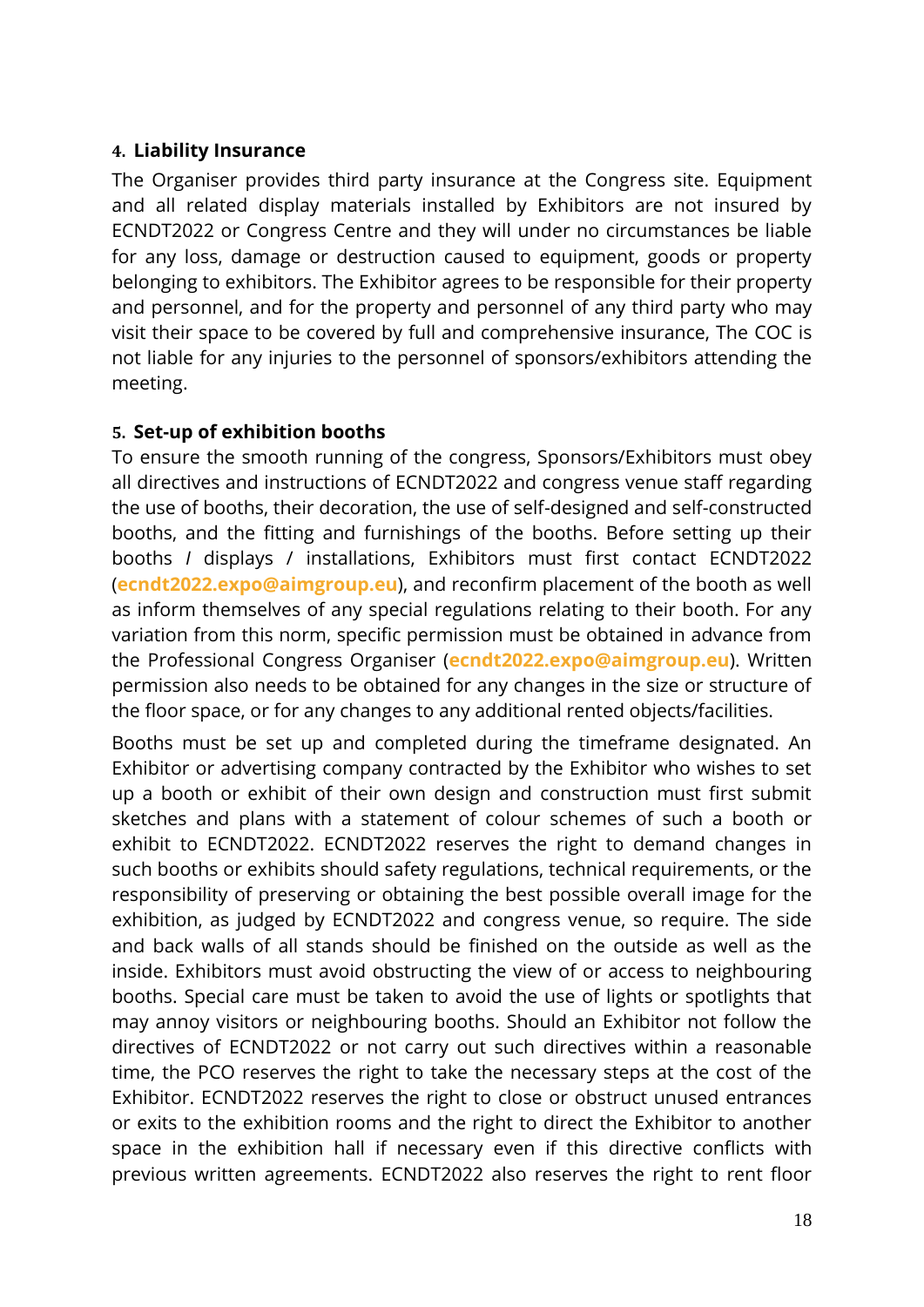space of a booth not finished on time to another applicant. In such a case, the Exhibitor is responsible for all costs arising from the cancellation.

#### **6. Maintenance of booths and exhibition area**

Sponsors/Exhibitors are responsible for the proper care of the floors, walls, staircases and storage rooms as well as the hired booths and furnishings. Hired booths and furnishings must be returned in an acceptable condition and in an orderly way. To avoid scratches and furrows on floors as the result of sliding heavy packing cases, exhibitors are required to use protective coverings. Exhibitors and their shipping agents, on specific orders from the exhibitor, must take special care when transporting heavy packing cases and heavy loads. Exhibitors who wish to display extra heavy exhibits demanding special supports or foundations must request prior permission specifically in this matter from ECNDT2022. It is not permitted to drive nails or hooks into the walls of the exhibition hall, to install electric wiring or to cut or drill holes in the walls of the rented booths. Empty containers and packing materials must be disposed of at the Exhibitor's expense before the start of the exhibition; cleaning the booth is the Exhibitor's responsibility.

No part of an exhibition booth may be suspended from the ceiling. No part of an exhibit or of the booth's structure may protrude beyond the allotted area on any side. No signboards may protrude beyond the booth's walls. Decorating materials and wallpaper used by the exhibitor must be fireproof. Prior to use, written proof of this fact must be presented to ECNDT2022 (**ecndt2022.expo@aimgroup.eu**). Police regulations, fire regulations and other official regulations must be observed at all times, including during the construction and dismantling of the exhibits.

#### **7. Electrical installations/power consumption**

Electrical installations within the booth are at the Exhibitor's expense; however, such installations may only be carried out by an electrician appointed by the congress venue. ECNDT2022 not responsible for any loss or damage, which may occur from interruptions or defects in the electric power supply.

#### **8. Dismantling of booths**

The Exhibitor must dismantle the booth within the allotted time and return hired furnishings on time. Upon leaving, the Exhibitor must clear the booth area and clean the floor. Stored materials, empty containers and packing materials must be disposed of. Items for which the Exhibitor has made no arrangements regarding removal and storage at his/her cost and which are left behind become the property of the PCO, and no reimbursement will be made for such items, ECNDT2022 can demand that Exhibitors restore the exhibition area to the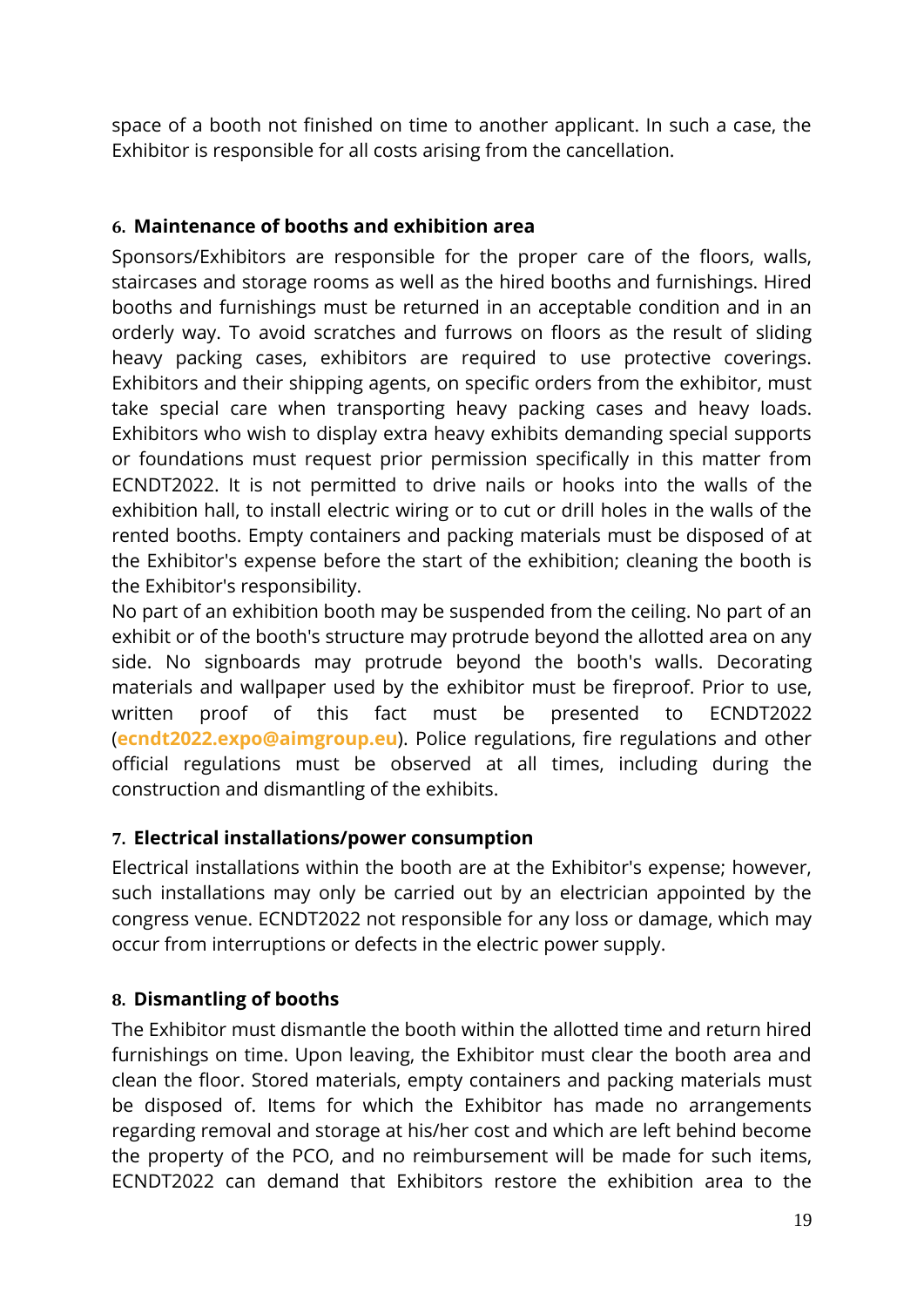original condition at the Exhibitor's expense. If the Exhibitor does not dismantle and clear away their exhibit in a timely manner, these items will be removed by ECNDT2022 at the Exhibitor's cost. The Exhibitor is liable for the actual cost incurred by ECNDT2022 for such removals of abandoned exhibits. Rented items, which were originally accepted as satisfactory for rental by the exhibitor, are to be returned undamaged and in a satisfactory condition. All rented items are considered to be in satisfactory condition unless a written notation signed by ECNDT2022 is made at the time of rental. Exhibitors must bear the costs of repairs to damaged exhibition areas and of repairs of or necessary cleaning of rented items.

#### **9. Payments - breach of contract**

Please refer to the terms of payment, reduction and cancellation policy and corresponding deadlines as given in the Information to Sponsors & Exhibitors. The contract shall remain in full force and effect in case of merger or acquisition of the contracting company. The dimensions of floor space, booth measurements and rented items given are approximate. ECNDT2022 reserves the right to change these dimensions in order to most efficiently use the available exhibition area and to adjust the booths to the blueprints of the exhibition halls. Prices charged are however based on the actual dimensions; if more floor space is later allotted and actually used than was originally ordered, the additional fee for it is to be paid immediately. Special requests regarding placement of the booths will be considered. However, such requests do not constitute a condition of registration on the part of the Exhibitor. Furthermore, ECNDT2022 reserves the right to reduce the amount of floor space initially requested. Failure to comply with local authorities and international regulations may not be used as a ground to declare the contract void. Failure to comply with the Rules and Regulations will not expose the ECNDT2022 or AIM Group International to any suits or demands by the Exhibitor and/or any third party. Exhibitors must bear the cost of any special installations.

In case of delayed payment, ten per cent (10%) interest per annum is charged. If a company wishes to renounce all claims to taking part in an exhibition after having contracted to do so, the company is nevertheless liable for the rental sum and for incidental expenses. In case of cancellation of the exhibition, the ECNDT2022 will return the part payments received less the sum equivalent to the costs that have arisen for the ECNDT2022 up to the time of cancellation; the registration fee will not be returned.

#### **10. Place of Litigation**

In all cases of litigation, it is agreed to by the Exhibitor that the competency of the duly authorised court is Lisbon, Portugal. Electively, ECNDT2022 may choose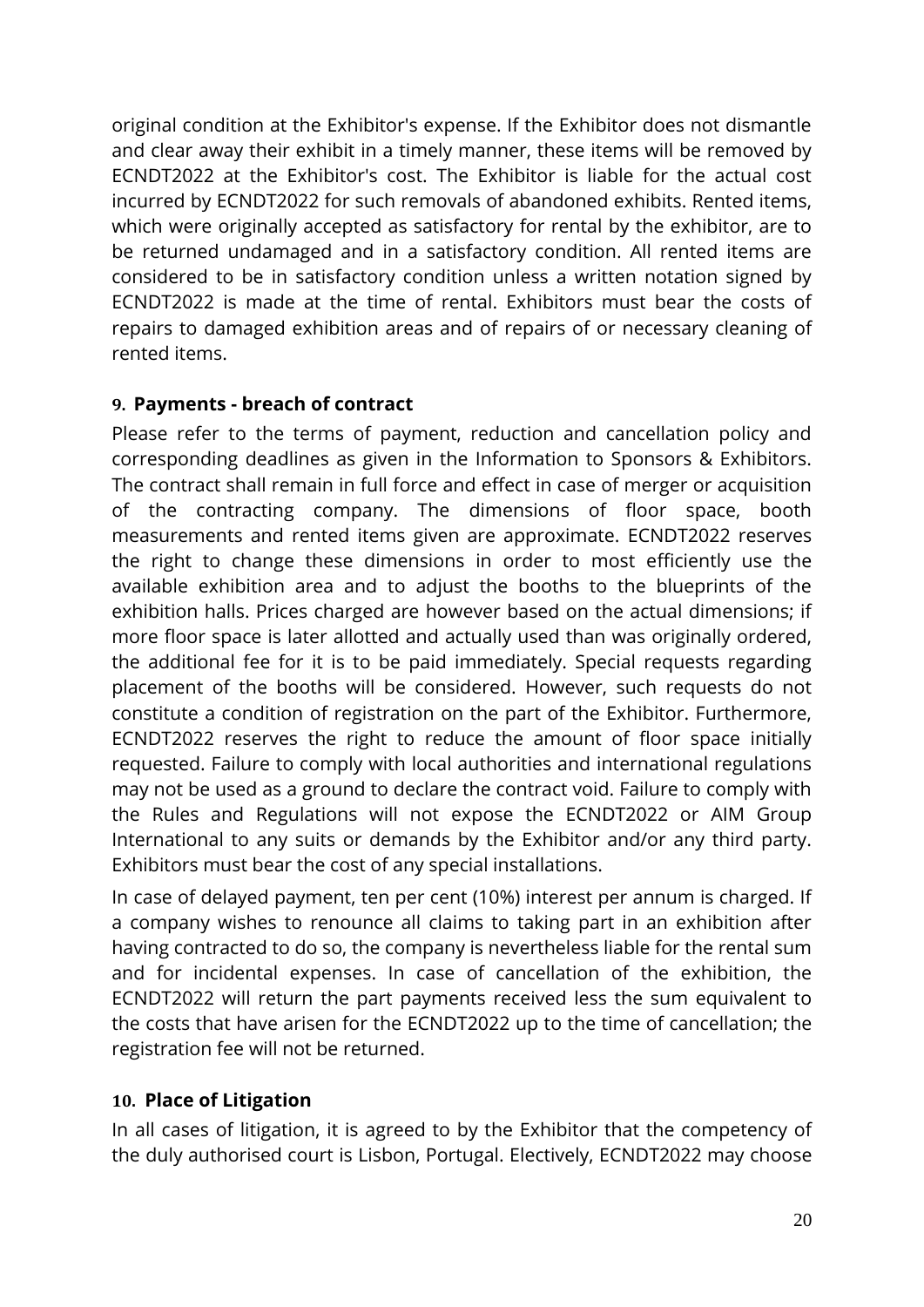to appeal to the competent court in whose jurisdiction the exhibitor falls or the country where the Societies are registered.